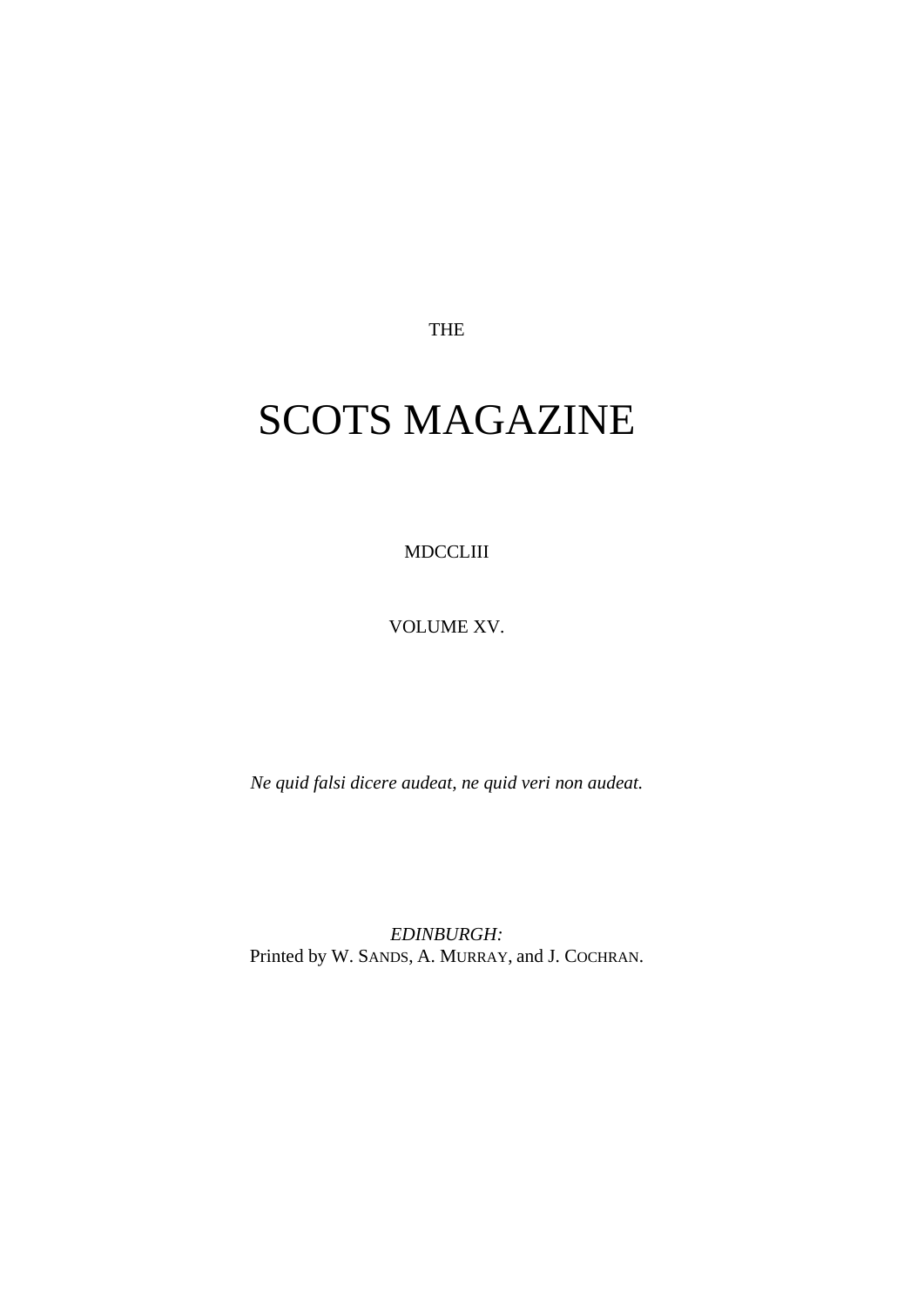[On the 17th of May,](http://books.google.com/books?id=p2AAAAAAYAAJ&pg=PA250#v=onepage&q&f=false) Dr Archibald Cameron was carried from the tower in a hackney-coach (the Deputy-Lieutenant sitting with him, and several of the warders and a party of the guards attending) to the court of King's-bench, and there arraigned upon the act of attainder 19° *Geo.* II. [viii. 269.]. He admitted himself to be the identical person. The four judges of the court were upon the bench, and the Lord Chief Justice Lee pronounced the sentence usual on such occasions [viii. 326, 79.], fixing the execution for that day three weeks. The court intended his execution to be that day fortnight; but he begged to be permitted to see his wife, who, with seven children, (entirely dependent on him for support), were then at Lisle in Flanders; upon which it was postponed a week. He behaved with great resolution, and answered to every question with a becoming decency. His wife arrived in town some time after; and on Sunday the 27th attended at Kensington with a petition in behalf of her husband, but was prevented, by her falling into a fainting-fit when going to deliver it. She is said, however, to have delivered one, next day, to the Princess Amelia, and one, upon the Tuesday, into the King's hand, and a third to the Princess-dowager of Wales.

"What is good-nature and charity amongst the many, is clemency in the great; and in an age in which commiseration and beneficence is so very conspicuous amongst all ranks, and on every occasion, we have reason to hope that pity resides in that place where it has the highest opportunity of imitating the divine goodness, in saving the distressed.— The greatest, bravest, and wisest monarchs, have been most remarkable for clemency; as for instance, Cyrus, Tamerlane, and Charlemagne. To say the truth, MERCY is the highest prerogative of a crown. For after creating, preserving a human being is the highest benefit can be bestowed. It affects the minds of men universally with reverence and affection: reverence of the power that can work so great an effect, as to stay the uplifted sword of Vengeance; affection for

the godlike goodness expressed in restoring from death to life, and carrying the benign rays of pardon into the gloomy regions of the grave. But, above all, it is the peculiar of Kings. Wrongs may be done in their name, and benefits conferred without their knowledge; but an act of mercy is so clearly marked with the impression of him from whom it comes, that it can never be mistaken, or the gratitude it inspires misapplied. This was well expressed in an old epigram, thus translated.

In CÆSAR's *conquests* every soldier shares: 'Tis singly CÆSAR'S glory,—that he *spares." Lond. Ev. Post.*

*P. S.* On Saturday, June 2. the Lord Chief Justice Lee signed a warrant, directed to the constable of the tower, for the delivery of the body of Dr Archibald Cameron, on the Thursday following, to the sheriff of Middlesex; and next day Mrs Cameron was confined, by order, with her husband, to prevent her troubling any of the royal family or nobility with petitions in his favour. On Thursday, June 7. about ten o'clock, Sir Charles Asgill and Sir Richard Glynn, went to the tower; and William Ransford, Esq; the Deputy-Lieutenant, delivered the Doctor into the custody of Mr Missen, Deputy-sheriff of the county of Middlesex. Being put into the sledge, he requested of the Governor to speak to his wife; which being granted, and he being informed that she had left the tower at eight that morning, he said he was sorry for it. On which the sledge drew away, among a great number of spectators, who all pitied his unfortunate circumstances. Sir Charles Asgill left the prisoner at the tower, but Sir Richard Glynn followed the sledge, in his chariot, to Tyburn. The sledge was drawn; by four horses, with black feathers on their heads; and the Doctor was dressed in a light-coloured coat, red waistcoat and breeches, and a new bag-wig, without a hat. About a quarter past twelve he arrived at the place of execution; and having spent about ten minutes in devotion, he was turned off. After hanging twenty-four minutes, he was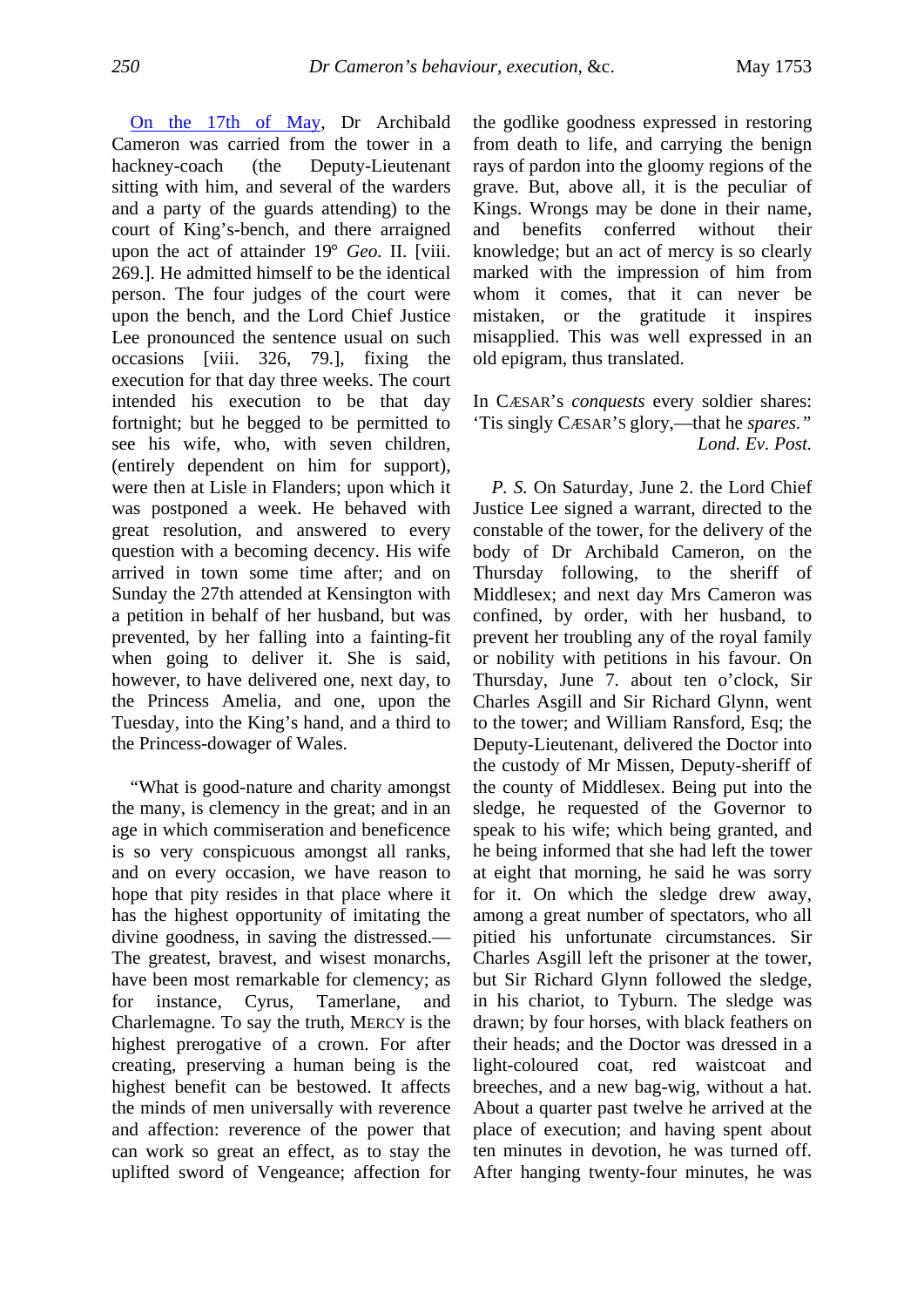cut down, his head cut off, and his heart taken out and burnt, but his body was not quartered. His body and head were afterwards put into a herse, and carried to Mr Stephenson's, undertaker. In his way to the place of execution, he behaved himself with great composure and decency, and spoke often, with a manly chearfulness and confidence. In short, his behaviour throughout was easy and graceful, such as became a person under his unhappy circumstances, without betraying any fear of his approaching death. A nonjuring clergyman of the Episcopal church of Scotland attended him, and he lived and died in that communion.—It is said in a letter from London, of June 9. "Dr Cameron suffered last Thursday like a brave man, a Christian, and a gentleman. In short, I cannot express what I have heard of his behaviour. It was reckoned by the thousands that saw him, more than human, and has left such an impression on the minds of all, as will not soon be forgot. His merit is confessed by all parties, and his death can hardly be called *untimely,* as his behaviour rendered his last day worth an age of common life."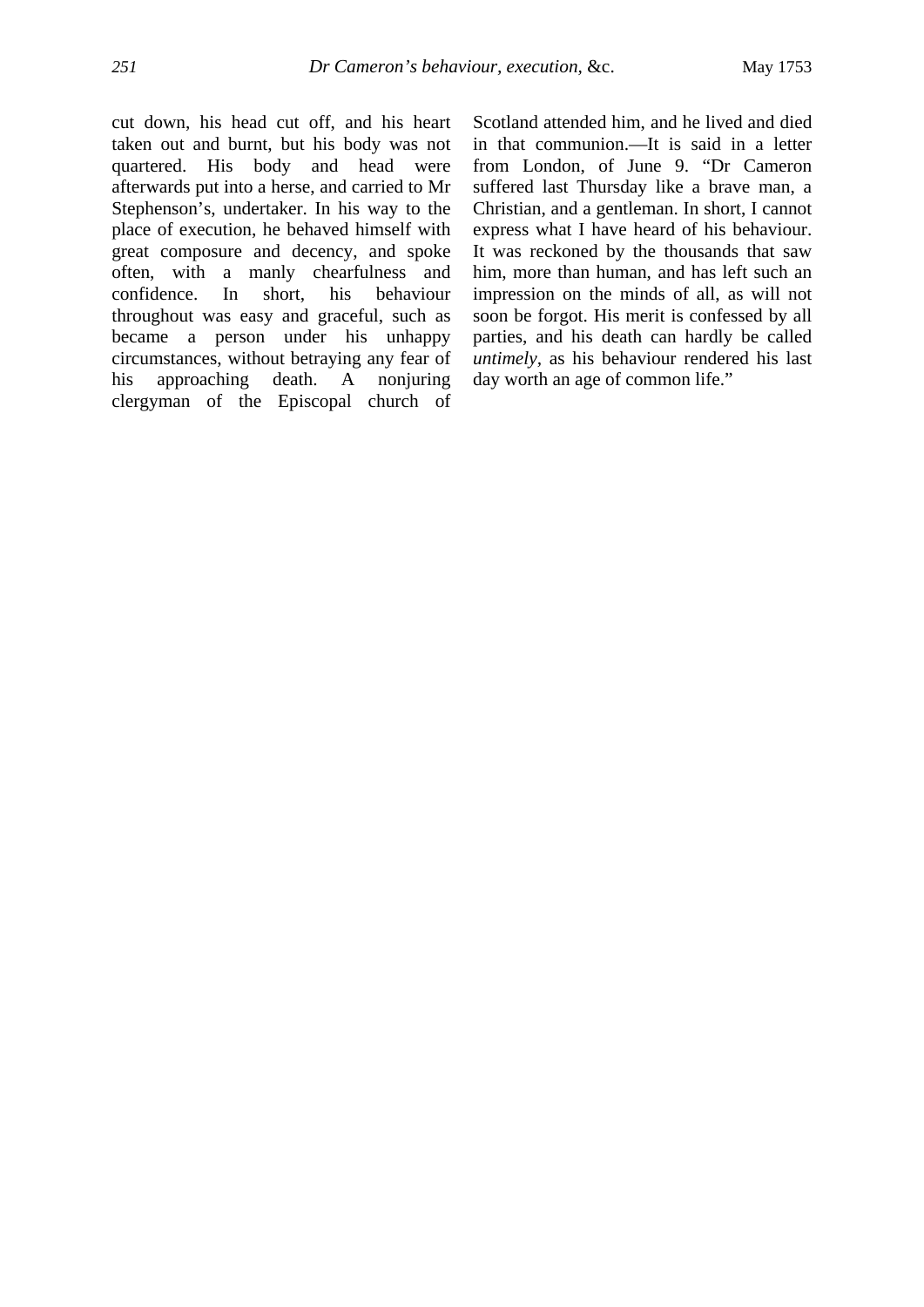London Daily Advertiser, *June* 6. *[The author](http://books.google.com/books?id=p2AAAAAAYAAJ&pg=PA278#v=onepage&q&f=false)  of the* INSPECTOR *[to the Honourable\\*\\*\\*\\*\\*](http://books.google.com/books?id=p2AAAAAAYAAJ&pg=PA278#v=onepage&q&f=false)  [\\*\\*\\*\\*\\*\\*.](http://books.google.com/books?id=p2AAAAAAYAAJ&pg=PA278#v=onepage&q&f=false)*

S addresses are received by the august  $\mathbf{A}$ S addresses are received by the august<br>assembly of our parliament, although they come from the lowest of the people; I suppose a ---, since he will not conceive himself to be greater than they, may be applied unto without offence. When the occasion is public, no matter that all know what is spoken; nor do I apprehend that any person, however inconsiderable, provided he means well, is excluded from this privilege. For these reasons I have determined to apply myself to you on a subject not to be despised; and as I speak to one of Roman virtue, suffer me to do it with a Roman freedom.

Let not the cause appear strange to you; for nothing ought to do so which is not foreign to humanity: nor suppose that being solicited to attempt what is not wholly in your power, you will be censured if you do not effect it. What is requested, is, that you would use that interest which you so much deserve to have, and which you have often employed so worthily, in favour of a man whom all pity, though none excuses; and who being spared, certainly will not offend again.

The ears to which this should be whispered are open but to few; yet among those, you are one to whom they never have been shut;—nor may they ever be so. Therefore let me request you by that popularity which 1 am sure you wish, and which I know you merit, to undertake this office of humanity: in which it will be no dishonour not to succeed; and which, if you should carry it to perfection, will endear you to every creature who can feel compassion.

I cannot think it hard to perfect it. He to whom you will apply, far from severe or cruel, is the most mild and merciful of men; ready to pardon all things, where public prosperity does not withhold that mercy; and he will in this be, doubtless, most ready, because the offence was done against himself.

Nor are you to suppose the application will come ill from you, because you are so faithfully attached unto his person and descendents; 'tis therefore it will come most properly from you: nor should I imagine this address would have the least weight with you, but that it is from one whom you know to be full of respect for you, as well as faith where that is owing.

Perhaps you will take offence at it; but do not from thence judge of him to whom you are requested to apply. Although you should be so far wrong, which yet I scarcely think you will, he certainly will not. This, Sir, is the only source on which I can regard your taking it amiss: as to the rest, he who means well, has but one kind of men to fear, and you are not of that number. Nor are you to suppose these my thoughts alone: if there be those about you who have prevented your hitherto knowing it, be informed now, that it is the general voice of the people; of a people, who being brave, feel for a fallen enemy; and who being taught to think humanity a virtue, know there is nothing God-like, but the act of mercy; and are convinced, because they feel it so, that of the higher nature the offence, the greater is the glory of a pardon.

You will say, He is a Criminal!—Aye: there would be else no need of your good offices. That his offence is of the blackest kind.—'Tis true: his life forfeited; none questions it. And that he stands excepted long ago from pardon.—All own it is with justice.—But, Sir, though all things are excluded else, what power can shut out mercy? allowing him this signal criminal, where could the heart of an humane man, or where the soul of a great prince, find out a nobler object for his clemency? It is with the resisting enemy alone that heroes combat. The monarch of the forests, were his throne attacked, would face the tyger while it roared against him; but would not rake into the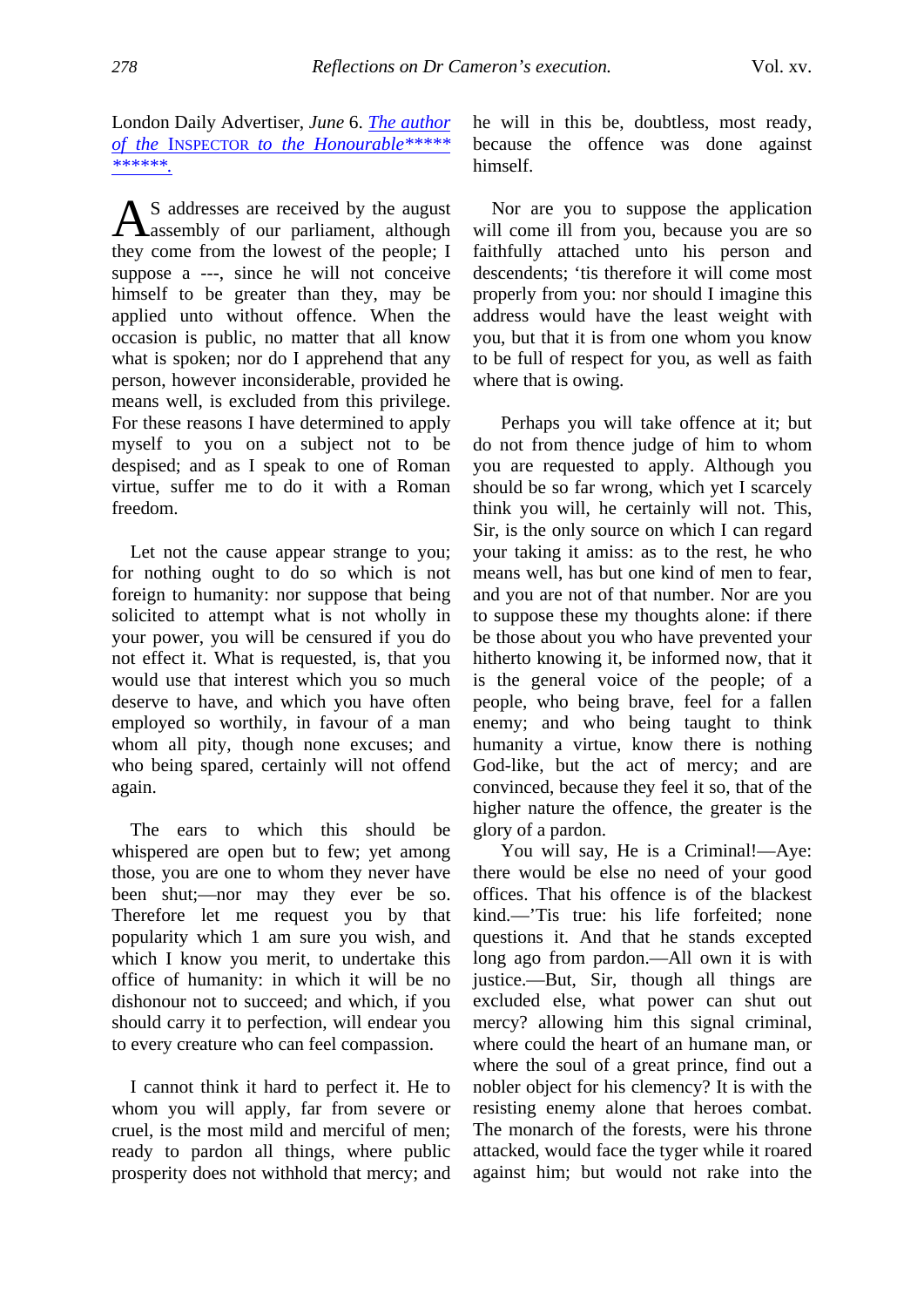earth long after, to crush the toothless worm that crawled after the standard.

Sir, you have prudence; and you well know, that did there, or could there want a better motive, this will prescribe compassion. The brave, for that is a character we must allow these men, while we condemn their cause, may be made friends by mildness, but they will scorn severity. Wisdom and humanity plead therefore on the side of pardon. And to what, let me ask you, should the sacrifice be made? Is it to resentment? That is for little minds, and therefore not for his who may prevent it. Is it to justice? Mercy is a nobler attribute. Or to satisfy a people? They wish otherwise. Asssured that the last effort has been made in a despairing cause, they think no more of danger; and they would conquer those who despise death, by clemency.

But there is yet a cause behind for compassion, and unto you, of all men, it will appear the strongest. You have a wife, and you have children: you know, none knows so well, what is duty, and what is affection; for none has seen so many proofs of both; nor has any felt them with more tenderness. He also has a wife and children; and guilty as he is, these sure are innocent. They cry to you: and you, who know what must be their unmeasureable sufferings, and what a people's pity of those sufferings, will not, I think, let them cry to you in vain.

I know this would be no plea to Justice; but 'tis not Justice 1 would influence, but Compassion. All owns, that strict inquirer warrants the whole procedure, and sanctifies severity: but the more right there is to take, the greater is the generosity that shall forgive the forfeit.

## *An account of Dr Cameror's behaviour at his execution on the 7th of June.* [251.]

W Hen this gentleman came to the place<br>of execution, he looked on the officers of execution, he looked on the officers and spectators with an undaunted and composed countenance; and as soon as he was unloosed from the sledge, he started up, and with an heroic deportment stept up into

the cart, by the help of one of his executioners; whence looking round, with unconcern, on all the apparatus of death, he smiled: and seeing the clergyman that attended him coming up the steps, he came forward to meet him, and endeavoured with his fettered hands to help him up saying, "So ---- are you come? This is a glorious day to me! 'Tis my new birth-day. There are more witnesses at this birth than were at my first." The clergyman asked him how he did. He said, "Thank God, I am very well, but a little fatigued with my journey; but, blessed be God, I am now come to the end of it."

On hearing one of the gentlemen who presided at the execution, ask the clergyman, whether he would be long about his office? Dr Cameron immediately took the word, and said, he required but very little time, for it was but disagreeble being there, and he was as impatient to be gone as they were. The clergyman then asked the gentleman who had spoke, whether he was the sheriff? and on his being answered in the affirmative, he told him, Dr Cameron's business there would be chiefly with him; that he had something to communicate to him, if he would take the trouble to come near. Which he very readily complied with, and endeavoured to bring his horse close to the cart. But finding the horse a little unruly, and that he could not hear what the Doctor said, by reason of the noise of the multitude, he beckoned with his hand for silence; but to no purpose: whereupon he very obligingly alighted, and came up the steps, and with great civility and attention listened to the Doctor; who spoke to this purpose.

"Sir, You see a fellow-subject just going to pay his last debt. I the more chearfully resign my life, as it is taken from me for doing my duty according to my conscience. I freely forgive all my enemies, and those who are instrumental in taking away my life. I thank God I die in charity with all mankind.

"As to my religion, I die a stedfast, though unworthy member, of that church in which I have always lived, the church of England; in whose communion I hope (through the merits of my blessed Saviour)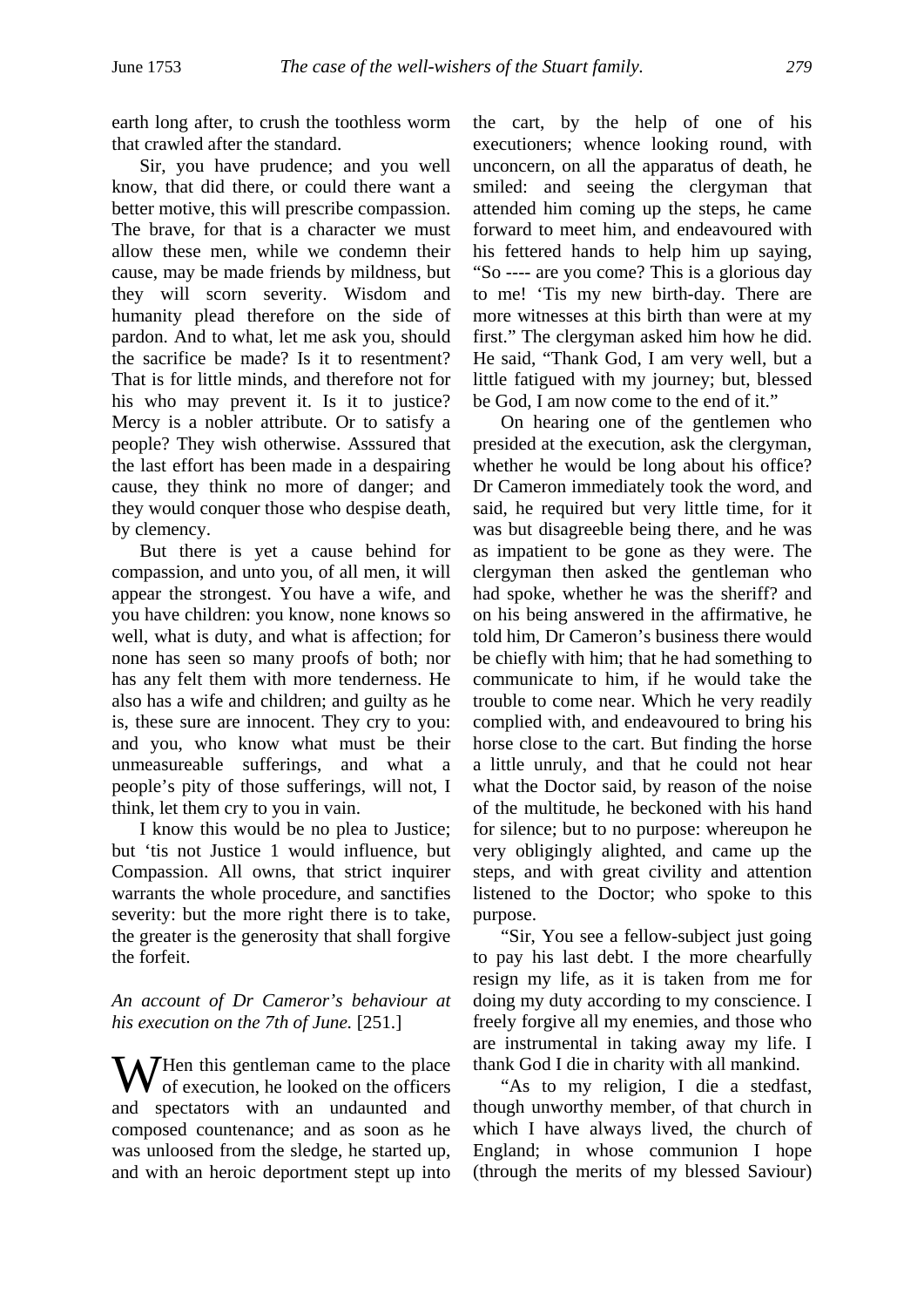for forgiveness of my sins, for which I am heartily sorry.

"The custom of delivering something in writing on such occasions as this, I should willingly have complied with, had it not been put out of my power, being denied the use of pen, ink, and paper, except in the presence of some of my keepers. But what I intend my country should be informed of with regard to my dying sentiments, I have, by the means of a blunt pencil, endeavoured to set down on some slips of paper, as I came by them, in as legible characters as I was able; and these I have left in the hands of my wife, charging her on her duty to her dying husband, to transmit, with all convenient speed, a faithful transcript of them to you; and I am confident she will honourably discharge the trust."

He then told the sheriff he would presume no longer upon his patience. But the sheriff, with looks that bespoke a great deal of concern, and with much good nature, begged he would take as much time as he pleased, for they would wait till he was ready. The Doctor thanked him. Then turning to the clergyman, he said, "I have now done with this world, and am ready to leave it."

He joined heartily in the commendatory prayer, *&c.* then repeated some ejaculations out of the Psalms: after which he embraced the clergyman, and took leave of him.

As the clergyman was going down from the cart, he had like to have missed the steps; which the Doctor observing, called out to him with a chearful tone of voice, saying, "Take care how you go. I think you don't know this way so well as I do." [305.]

## *To the author of the* SCOTS MAGAZINE. *SIR, Invernesshire, June* 21.

R Cameron's execution made me look back to your *Magazine* for the year 1746, when tragic scenes were frequent.— All the rest of the unhappy persons in the mournful list [viii. 269.], are by law doomed to suffer one of the cruelest deaths; and there may be men, who would hunt to destruction, as we do noxious animals, such of them as  $\prod_{1746}$ 

dare to breathe their native air. It cannot however but be affecting to every humane breast, to see one suffer for what conscience, even a wrong-informed conscience, prompts; to see such a one suffer, upon a sentence pronounced seven years ago, and in absence too; to see this when our blood is become cool, the remembrance of the crime well nigh forgot, and no renewed acts of guilt alledged against the criminal.—If the severities of 1746 in this neighbourhood, were as pompously related, and as well known, as those of some former periods, good people would probably wish, that the sacrifices then made might satisfy public resentment; would wish, if possible, to be no more shocked with the sight of a fellow subject going to death, for having done what he deliberately justifies in that awful hour, pledging eternal salvation on his sincerity.— My heart would dictate more than my tongue or pen can express. I shall therefore only beg a place for the following letter, first published in the *National Journal.*

*SIR, Tuesday, June* 10. 1746.

*Surgit amari aliquid, quod in ipsis floribus angat.*

Lucr.

S this day gave a son to that unfortunate  $\mathbf{A}$ S this day gave a son to that unfortunate<br>
In the well-wishers to that family, who regard him as their King, will, I doubt not, celebrate it as a day of mirth and rejoicing: whereas, if they were but to think seriously, they would rather put on sackcloth, and cry out with Job, *Let the day perish wherein* he *was lorn, and the night 'wherein it was said, There is a manchild conceived.* For on which side soever they turn, the same dismal prospect ever opens to their view, the same mournful distracting scene still presents itself, without even the least likelihood or appearance of its changing. Whether they look upon themselves as subjects, or as Englishmen; whether as firm and loyal friends to their supposed injured prince, or as sincere and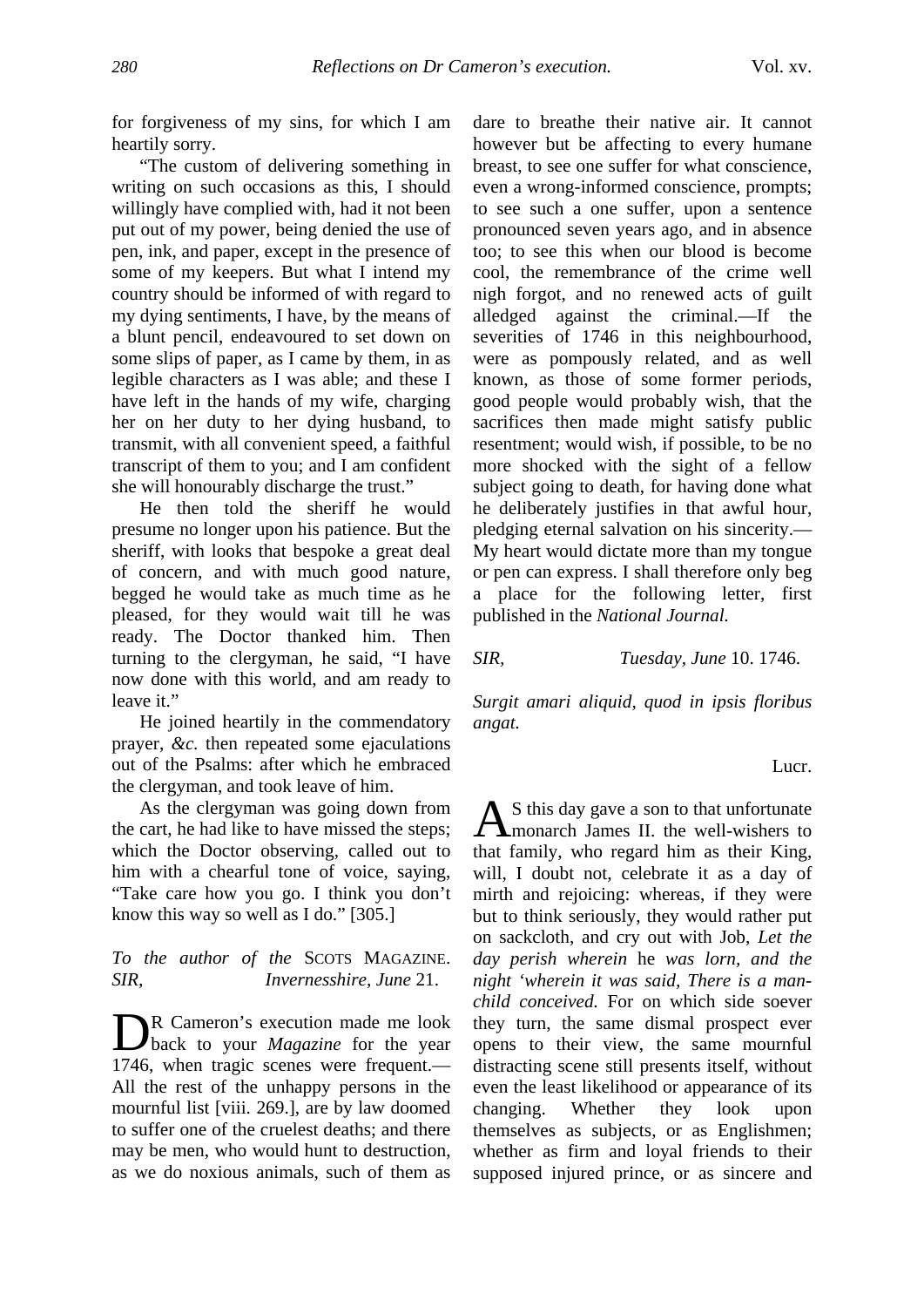hearty lovers of their country, their reflections will be equally bitter, and their grief no less unsupportable.

In the first place, they will naturally turn their thoughts back on the fountain from whence their afflictions first flowed, which has since, like a torrent, overwhelmed them. The reader will easily know, I here mean K. James II. the father of their present pretended monarch. That he was a prince, his enemies will allow, whose virtues might have shone conspicuous in the eyes of all men, had not they been prevented and obscured by the clouds of mistaken zeal and ill-placed ambition. But whatever his faults may have been as a king, that he was sufficiently punished as a man, is a question no less, difficult perhaps to determine, than it is in these days improper to dispute. The pangs, therefore, which they must feel, are better to be imagined than described, when they reflect on the misfortunes of the Royal exile, who was misguided by his ministers, betrayed by his council, persecuted by his enemies, abandoned by his friends, deserted by his subjects, driven from the throne of his ancestors, his race abjured, and himself forced to take shelter amidst the most inveterate enemies of his native country.

But how greatly must their grief be heightened, when they come to consider the still harder condition of the son? The father, as he had his day of adversity, so had he also of prosperity. To say nothing of what passed before his accession, he was for some time in possession of a throne, then the greatest and most glorious in the universe. As to the son, a continued series of misery has never ceased to persecute him even from his cradle, without the least allay of happiness. Although born to a throne, and once universally acknowledged and treated as the indisputable heir, yet was banished both from the crown and his native land, long before he could be sensible of either; and that too not for his own, but his father's misdemeanors; since he could not at that time, through the tenderness of his years, be susceptible of the least wrong.

The good of the nation, it is true, required it, and political, is not natural justice, confirmed, and sanctified the deed. But however just and necessary the exclusion might be, the case of the person excluded is the same. To come nearer home: How will they be able to support themselves from utterly despairing, when they revolve in their minds the fatal issue of the late glorious, but unsuccessful struggle, in the present rebellion? when they find that their unhappy prince has been made the tool and dupe of an infamous and perjured foreign court? when they reflect on those men, who (through mistaken principles) bravely laid down their lives for their cause; whilst others are preserved to glut and adorn the revenge of an exasperated court, and to die ignominiously by the hands of a common executioner? When they consider all this, what room can they have, what inclination to indulge their joy, when even the most indifferent and obdurate heart cannot but feel some impressions of sorrow hereat?

Again, as Englishmen, they will find too much cause, I tear, to give a check to their mirth, when they behold their country, at home, enervated with luxury, involved in an excessive national debt, and in danger of being inslaved by corruption; and abroad, bullied by our enemies, deserted by our allies, and engaged in a foreign expensive war on the continent; especially since they are so weak as to attribute all these calamities to the exclusion of him whom they call the right and lawful king.

*I am, &c.* ITHACUS.